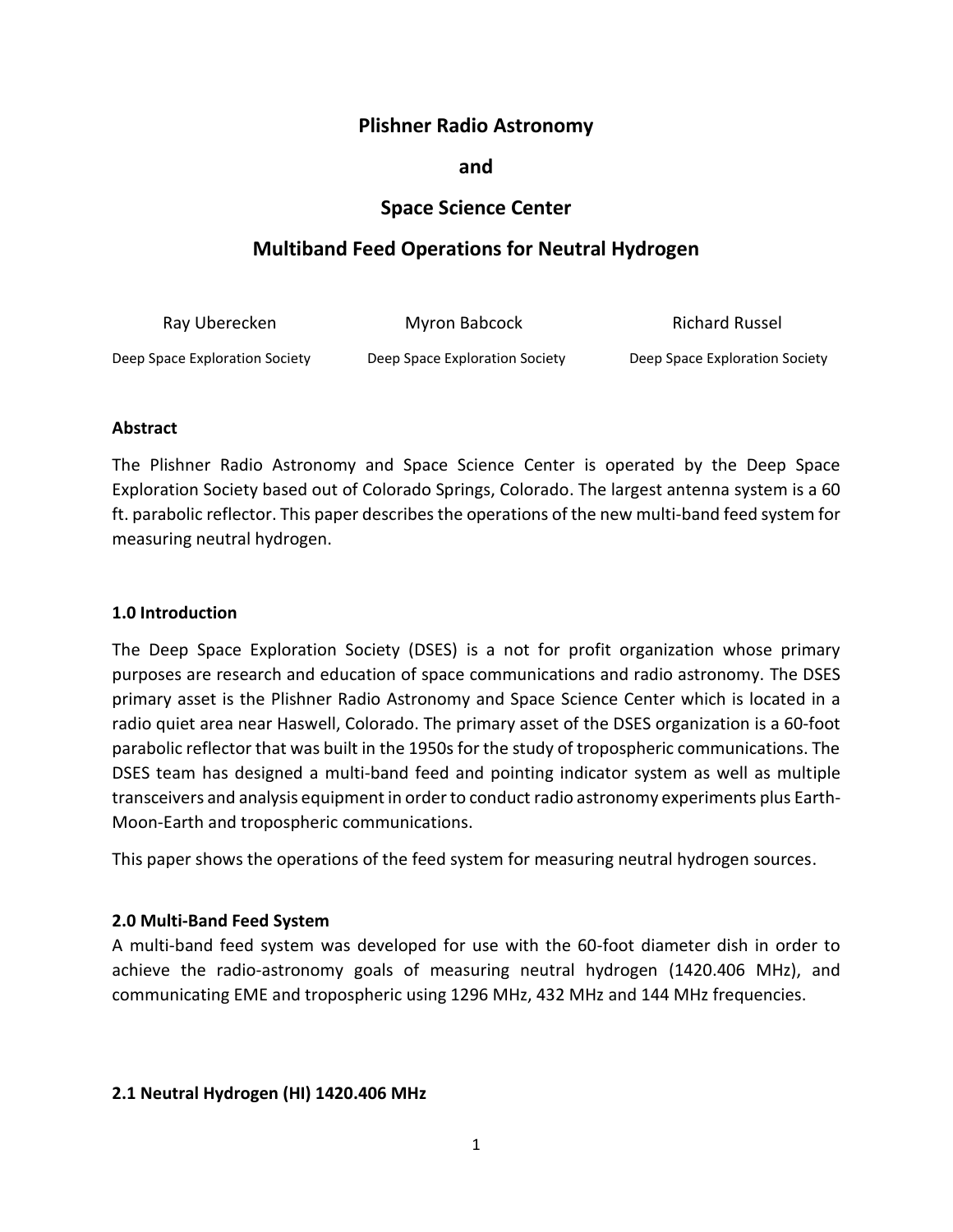Neutral hydrogen (HI) is a major component of the interstellar medium (ISM). HI emits a discrete frequency at 1420.406 MHz. The radio astronomy community have developed receivers that measure this base frequency and scan for the frequency shift. The frequency shift from the baseline is indicative of the relative motion of the Earth and HI source from each other. This frequency shift allows for the calculation of Doppler and relative radial velocity. The formula for calculating Doppler shift is:

$$
Doppler Shift = \frac{\Delta f}{f_{base}}
$$

The relative radial velocity is therefore: (Doppler Shift) x (speed of Light)

For example, if the measured frequency of a neutral hydrogen line is 1420.410 then the relative radial velocity would be:

$$
\frac{1420.410MHz - 1420.406MHz}{1420.406MHz}(\frac{3x10^8m}{s}) = 844.8m/s
$$

Since the answer is positive this means that the Earth and the source are moving toward each other at 844.8 m/s. By taking multiple measurements of radio sources throughout the Milky Way, it is possible to estimate how fast the Milky Way is rotating. This will be one of many experiments the DSES organization will attempt using the new feed system.

#### **3.0 The 60 ft. Diameter Dish**

The multi-band feed is designed to be installed on the 60-foot diameter dish at the DSES site at Haswell, CO as seen in figure 1.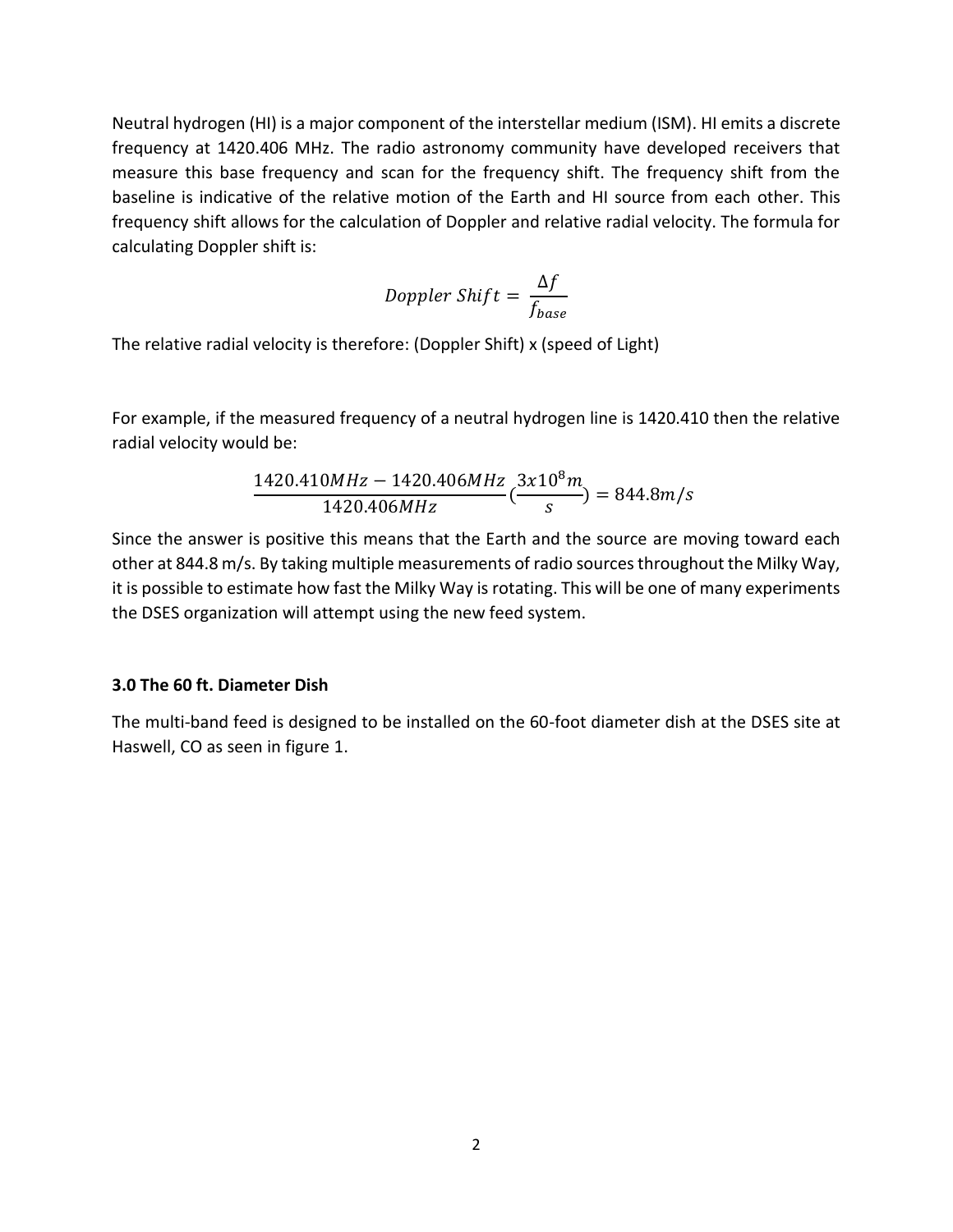



## *Figure 1: DSES 60 ft. Dish*

The 60-foot diameter parabolic dish is massively strong and has sat for years in a harsh environment. The surface finish root-mean-square (RMS) holds its shape up to full capability from 35 mph winds up to 50 mph winds. The dish is stored in the 90-degree elevation in order to limit any wear or tear due to wind load. In most cases, there are no spare parts. The broken parts must be removed and taken to a machinist and reproduced. The DSES team replaced the 3-phase drive motors through eddy current couplers with three phase variable frequency drive motors. The controller develops the third phase. The 3-phase power for the site was removed years before DSES processed the property. The site is now equipped with a single phase propane powered generator.

The antenna position control can be operated locally or inside the communications van. The position indicator can be monitored next to the antenna controller. This allows the operator to control the antenna using azimuth-elevation or Right Ascension-Declination indications.

The feed will be installed by using a pulley to raise the assembly while personnel on top of the platform bolt the assembly on to the end of the three support structures.

## **4.0 Multi-Band Feed Design**

The multi-band feed design goal was to develop a multi-band feed for the 60-foot dish that allowed for receive only radio astronomy and also 2-way communications. The feed design should also allow for easy installation and removal as well as being weather resistant in the harsh weather of the Haswell, CO environment. All controls and RF connectivity for the feed need to be accessed from the communications van which is approximately 130 feet away. The communications van contains the transceivers and computers. The van will also provide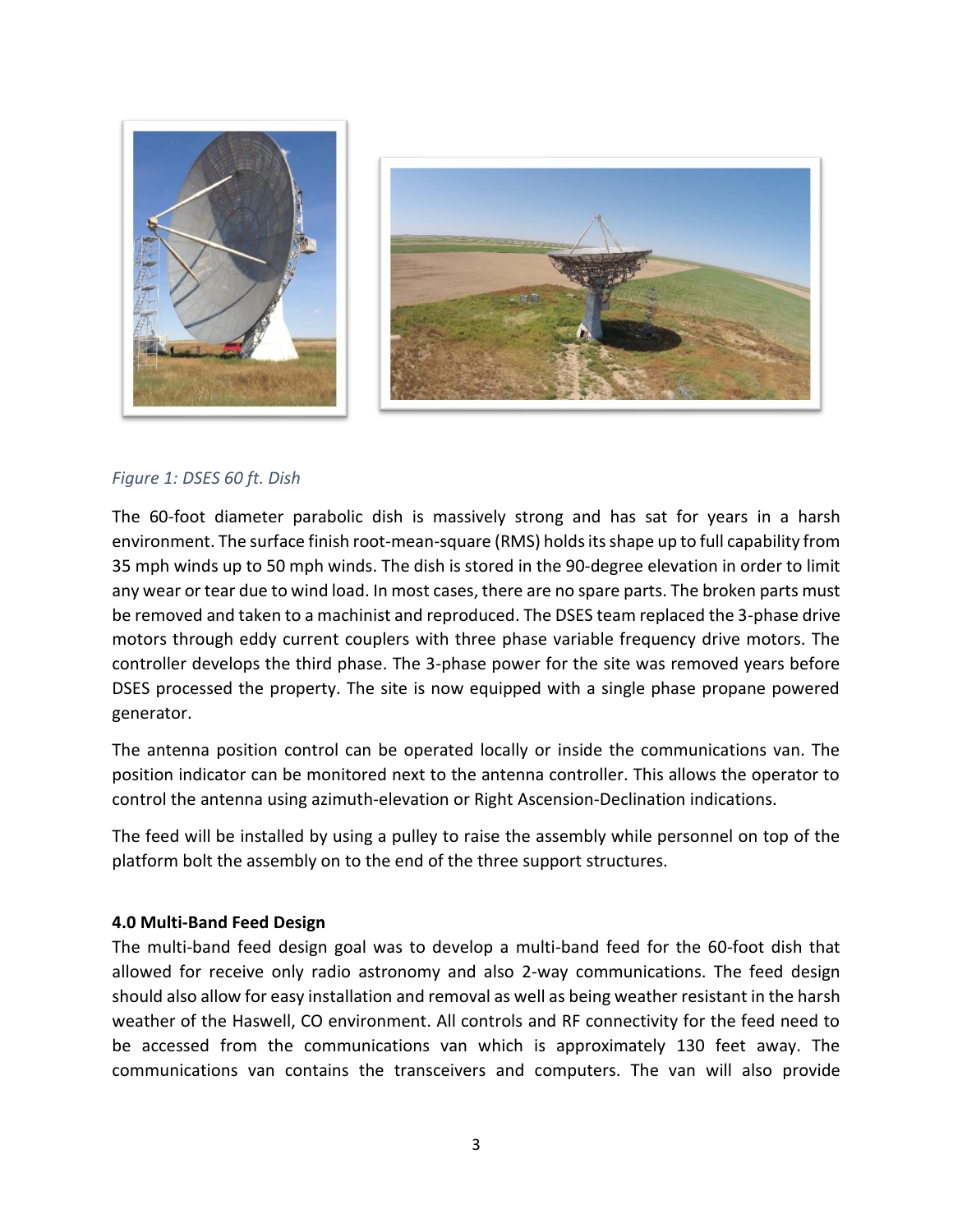capability of remote monitoring of the radio astronomy experiments from the DSES members over the internet.



The completed feed is shown in Figure 2 with the 4 frequency antennas.

*Figure 2: Multi-Band Feed*

## **4.0 Installation**

## **5.0 Operations**

The purpose of the antenna and feed system is to conduct radio astronomy experiments as well as conduct EME and tropospheric communications. The communications trailer provides interfaces to allow for quick experimental and communications setup.

## **5.1 Radio Astronomy Operations**

The radio astronomy experiments will be centered around the detection of the neutral hydrogen line centered at 1420.406 MHz. The currently installed receiver is the SpectraCyber system which was built by Radio Astronomy Supplies (Lichtman, 2016) as shown in figure 20. The system was prototyped using a 9-foot dish and separate feed.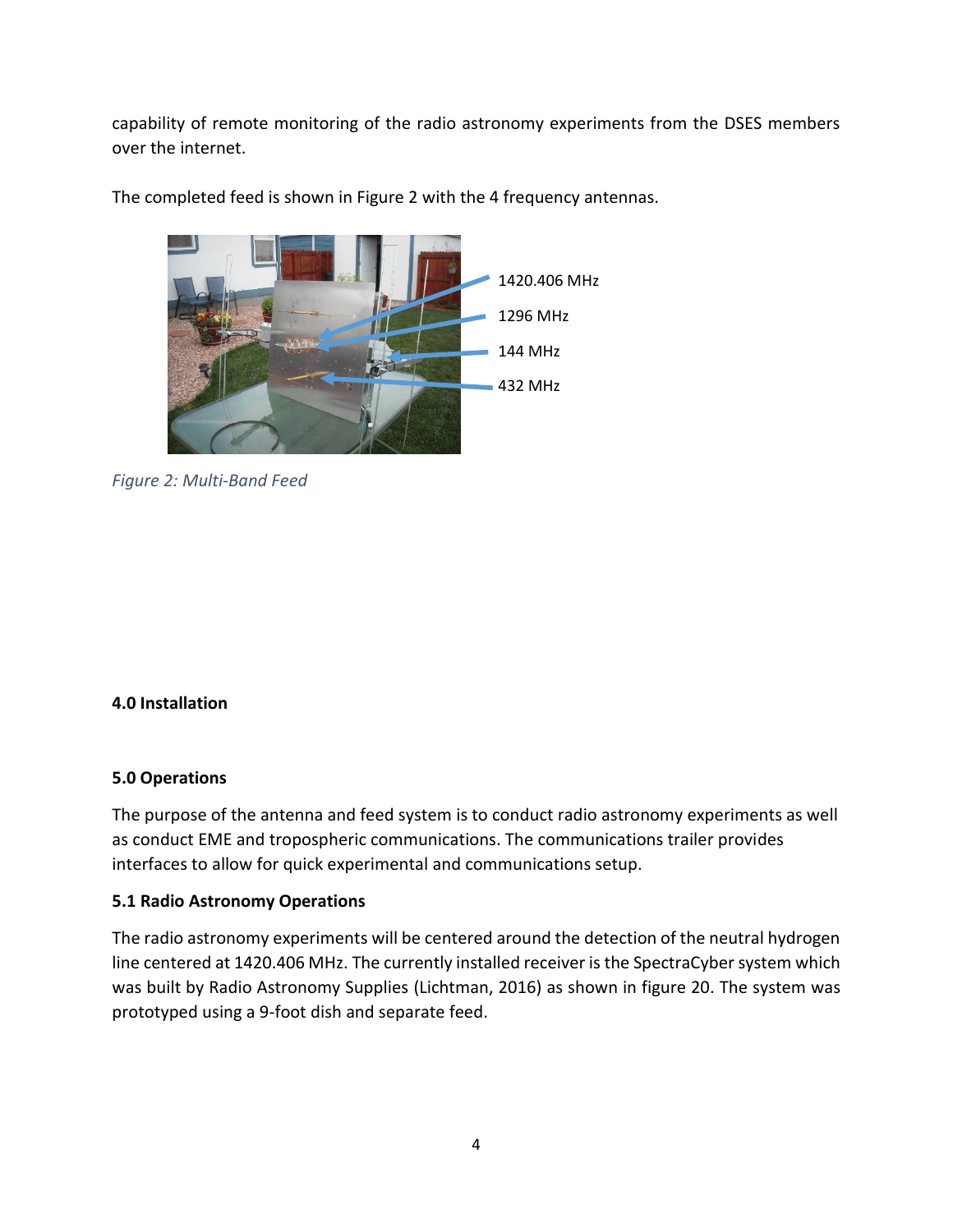

*Figure 3 SpectraCyber System*

The prototype antenna was pointed at various astronomy sources. The resultant products show the Doppler shift of the neutral hydrogen line. Figures 21 and 22 show the results of the observation of Cygnus A and Cassiopeia A radio sources. The 60-foot dish and the new antenna feed are expected to significantly enhance the capability of the neutral hydrogen measurements as well as enable the measurement of pulsars.



*Figure 4: Cygnus A HI Measurement using prototype antenna*

The measured frequency is 1420.406MHz + 0.100 MHz = 1420.506 MHz

The Doppler is:

$$
Doppler = \frac{1420.506 - 1420.406}{1420.406} x3x10^8 = 21,120.7m/s
$$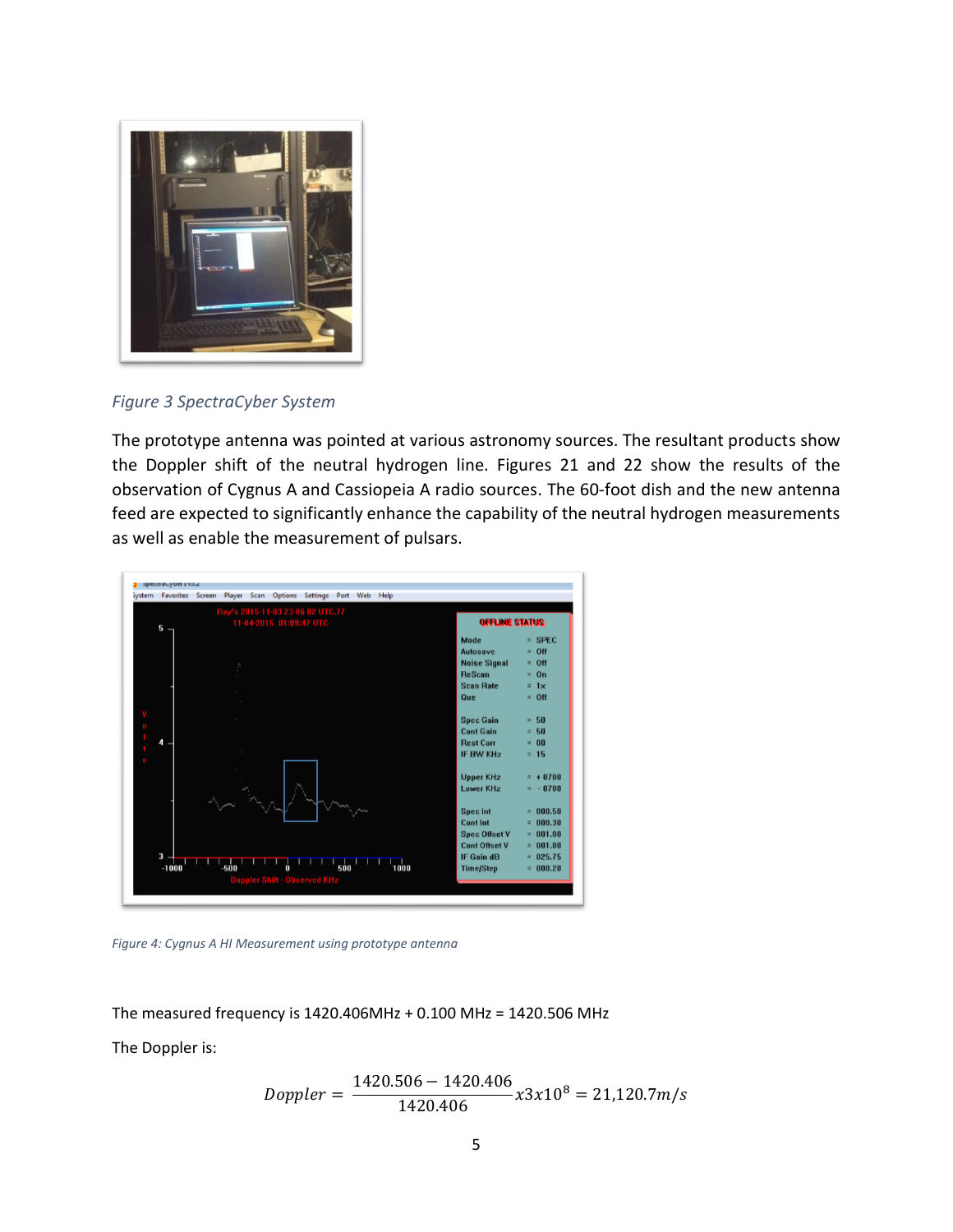## Closing velocity



*Figure 5: Cassiopeia A HI measurement using prototype antenna*

The measured frequency of the first signal is 1420.406MHz + 0.100 MHz = 1420.506 MHz The measured frequency of the second signal is:1420.406 MHz + 0.350 MHz = 1420.756 MHz The Doppler is:

$$
Doppler(1st Signal) = \frac{1420.506 - 1420.406}{1420.406} x3x10^8 = 21,120.7m/s
$$

Closing velocity

$$
Doppler(2nd signal) = \frac{1420.756 - 1420.406}{1420.406} x3x10^8 = 73,922.5 m/s
$$

Closing velocity

What does this mean??????

**5.0 Installation of feed (Move up)**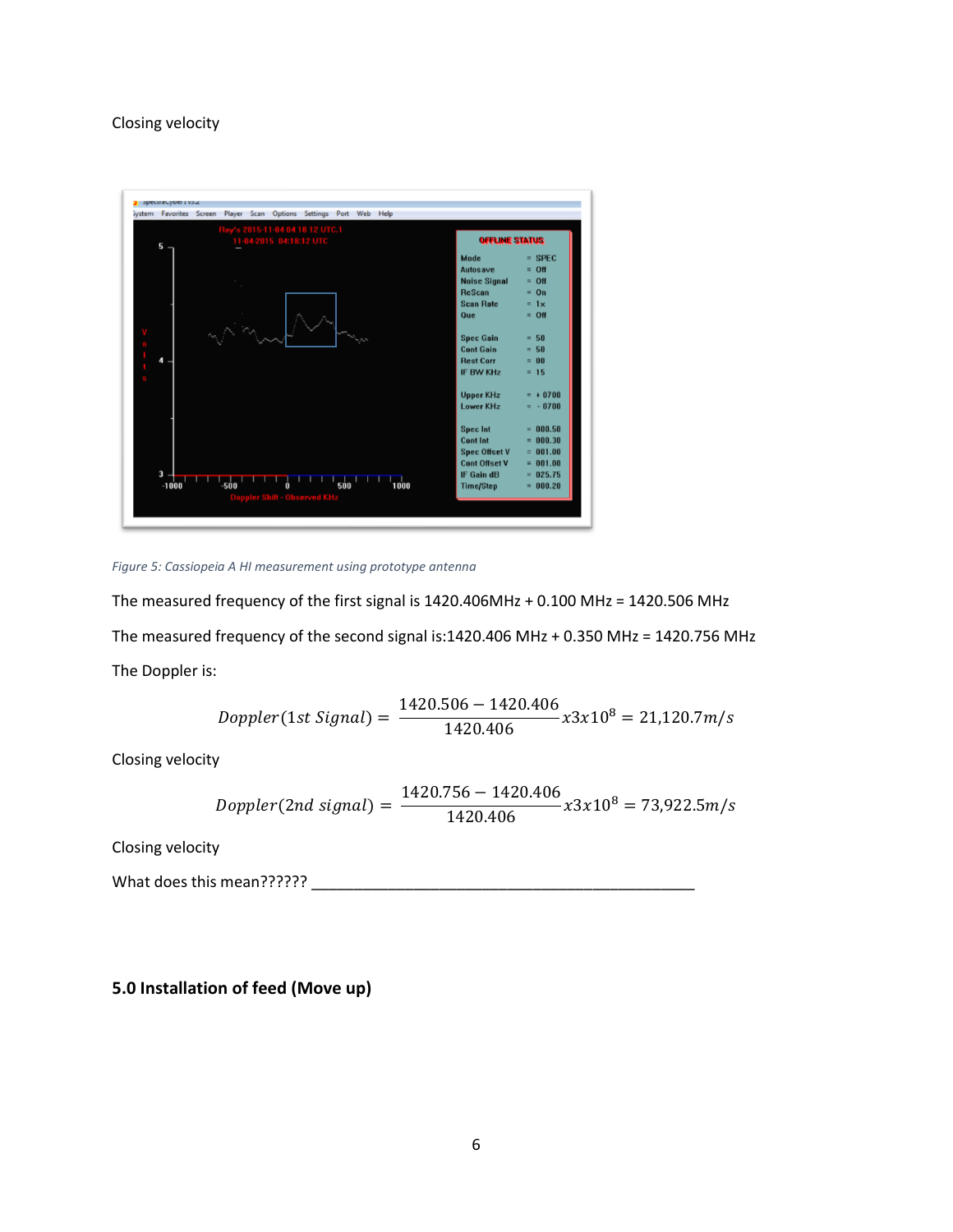

*Figure 6: Multi-Band Feed Installed*

#### **13.0 Summary**

This paper summarized the development of a multi-band feed for the DSES 60-foot dish at Haswell, CO. The feed was specifically designed to conduct radio astronomy observations as well as EME and tropospheric communications. The feed covers 1420.406 MHZ for the neutral hydrogen line and 1296 MHz for EME as well as 432 MHZ and 144 MHZ for tropospheric communications.

The VK3UM tool was used to calculate the theoretical parameters for the feed and then used updated with the actual physical parameters in order to determine the link budget for all operating modes.

Detailed notes on electronic design and fabrication showed how the feed was developed to be remote controlled by a remote feed controller at the operator station.

Installation and testing is planned for the September, 2016, time frame.

Operational testing will be conducted to test all of the feed modes which included radio astronomy observations of the neutral hydrogen line for numerous astronomical sources, as well as successful EME and tropospheric contacts.

Future experiment are planned to conduct pulsar observations and classification. When fully operational, the DSES antenna will be one of the few radio astronomy antennas to simultaneously measure signals in three different radio bands. The antenna system will be setup in drift scan mode and the combined signals will be plotted. This may reveal unique astronomy sources.

DSES is now positioned to accept proposals to host experiments on the antenna system from universities and other scientific organizations. Please contact Dr. Richard Russel, [DrRichRussel@netscape.net](mailto:DrRichRussel@netscape.net) to coordinate usage of the antenna system.